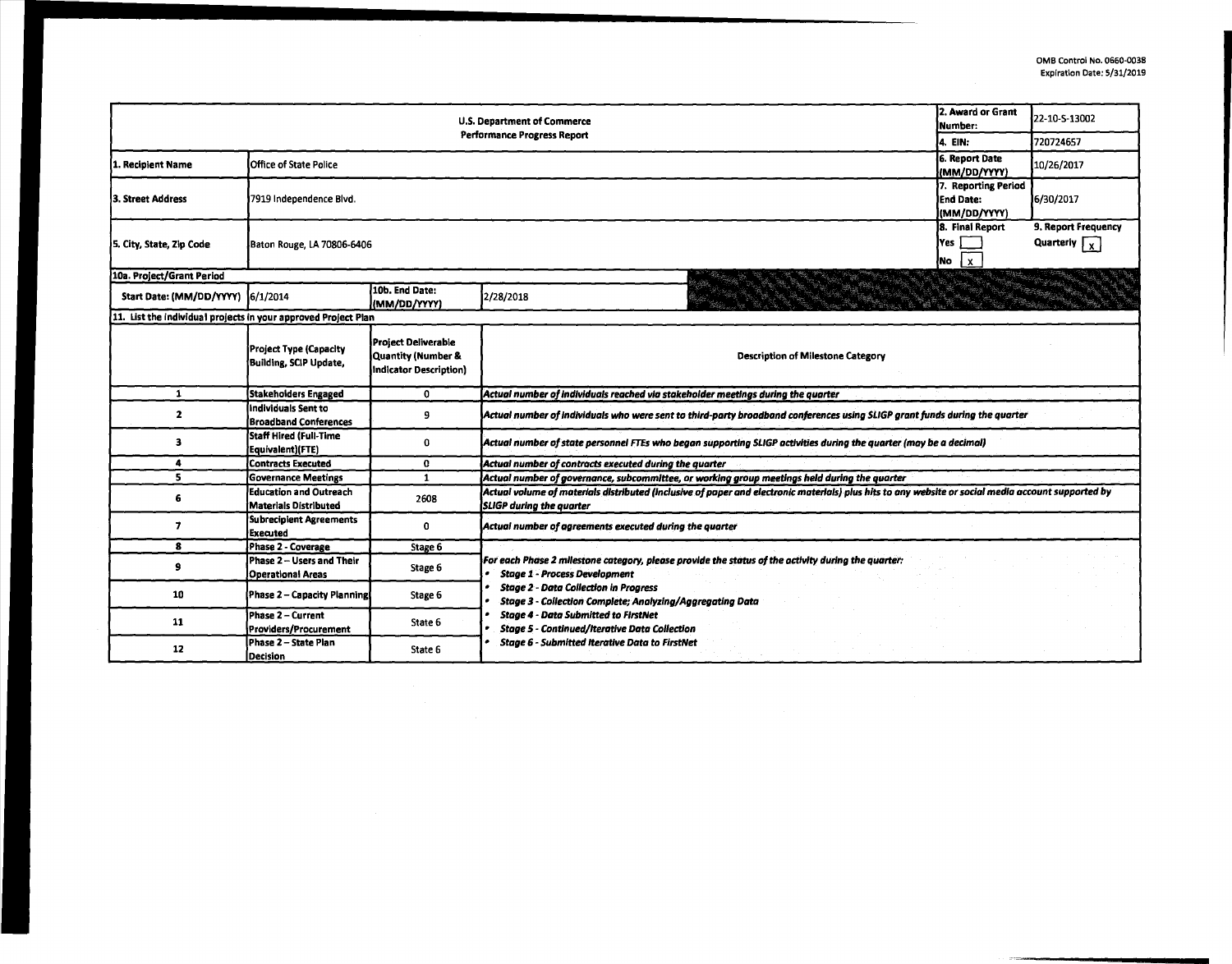11a. Describe your progress meeting each major activity/milestone approved in the Baseline Report for this project; any challenges or obstacles encountered and mitigation strategies you have employed; planned major activit **next auarter; and any additional project milestones or information.**  1. Outreach Attendees: Total Outreach Attendees: 935 State Plan Review Regional Meetings August 7 - 22, 2017: Alexandria-46 attendees, Hahnville-16, Gray 2:00-38, Gray 6:00-10, Shreveport-33, West Monroe-32, Lake Charles-20, Metairie-33, Lafavette-30, Madisonville-43, Addis-Sheriff's Association Conference 2017 - Presentation to approximately 150 and approximately 50 at booth / Chiefs Police Conference 2017 - Presentation to approximately 200 and 70 at booth Fireman's Assoc Conference -65 at FirstNet Portal Review Meeting - 16 signed in / SIEC Meeting - 43 signed in, Approx. 65 in room 2. Out of State/Conference Travel: (1) with 4 State Attendees. LA Sheriffs Association and (2) In State/Conference Travel 1) Firemans Association with 2 State Attendees and 2) Chiefs of Police with 3 State Attendees. 3. Staff Hires: None. 4. Contract(s) Executed: 0 5. Governance Meetings Held: (1) July 26, 2017 - SIEC 6. Outreach: 1726-TOTAL Materials Distributed: 514-Louisiana FirstNet Brochures, 482-FirstNet Six Key Facts, 459-FirstNet Opt-in/Opt-out Process Flyers, 188-State Plan Review Regional Meetings flyers, 53-FirstNet and Law E Sheets, 30-FirstNet Fire Services Fact Sheets. Twitter: 586-Total followers, 46-New followers, and 52-Tweets as of September 30, 2017. Website: 784 hits, 533 users, 64.3% of sessions were from new visitors. 7. Subrecipient Agreements: None. 8. Data has been collected, compiled and submitted via Dropbox 9/30/15. Additional inputs submitted 9/30/16. 9. Data has been collected, compiled and submitted automatically via CASM and via Dropbox 9/30/15. If the MOST remains active, agencies may continue to submit info and inform the process. Additional inputs submitted 9/30/16. 10. Data has been collected, compiled and submitted automatically via CASM and via Dropbox 9/30/15. If the MDST remains active, agencies may continue to submit info and inform the process. Additional inputs submitted 9/30/ 11. Data has been collected, compiled and submitted automatically via CASM. If the MOST remains active, agencies may continue to submit info and inform the process. 12. Draft Plan received on 6/19/2017. State plan review and outreach efforts to stakeholders have begun and will be completed by 8/30/2017. Presentation to Governor on 8/28/2017. Governor made Opt In decision on 9/27/2017 FirstNet/ATT notified. 11b. If the project team anticipates requesting any changes to the approved Baseline Report in the next quarter, describe those below. Note that any substantive changes to the Baseline Report must be approved by the Depart **Commerce before implementation.**  No substantive changes anticipated. **llc. Provide any other information that would be useful to NTIA as it assesses this uroiect's urouess.**  Louisiana FirstNet participated in three major public safety conferences this quarter: Louisiana Sheriff's Association Conference 2017; Louisiana Ghiefs Police Conference 2017; and Louisiana Fireman's Association Conferenc FirstNet also organized 11 State Plan Review Meetings in every region of Louisiana. During the meetings, the Louisiana SPOC along with national FirstNet representatives and AT&T personnel presented a comprehensive look at state plan to public safety personnel from all areas of the state. **lld. Describe any success stories or best practices you have Identified. Please be as specific as possible.**  None this quarter. **12. Personnel**  12a. If the project is not fully staffed, describe how any lack of staffing may impact the project's time line and when the project will be fully staffed. The project is no longer fully staffed due to a recent resignation. Additionally, staff time will be reduced due to lack of work required to continue education and outreach efforts. No effect to the overall project should 12b. Staffing Table - *Please include all staff that have contributed time* to *the project. Please da not* remove *individuals from this table.*  **Job Title FTE% Project (s) Assigned Chan11e**  Technology Consultant 50 Lead and overall technology advisor to all projects. Grant Administrator 5 Lead and overall grant administrator for this erant program. No change Program Manager 20 0 Lead and overall project implementation and direction. No change in the change of the change of the change of the change of the change of the change of the change of the change of the change of the cha Lead and develop and implement outreach and education plans. Coordinate outreach to local and tribal jurisdictions, communicate information to key No change (No change 100 stakeholders. Responsible for technology outreach, education and consultation to the state. Consult and assist public safety agencies on their future needs as well as No change Technology Specialist 50 plan guidelines. Participate in SCIP updates on Broadband related activities. Act in advisory capacity on all technical matters. Responsible for technology outreach, education and consultation to the state. Consult and assist public safety agencies on their future needs as well as No change Technology Specialist **1.0 plan guidelines. Participate in SCIP** updates on Broadband related activities. Act in advisory capacity on all technical matters. Provide grant administrative and coordination support, including completing progress reports, reimbursements and ensuring grant activities are completed No change (No change on time.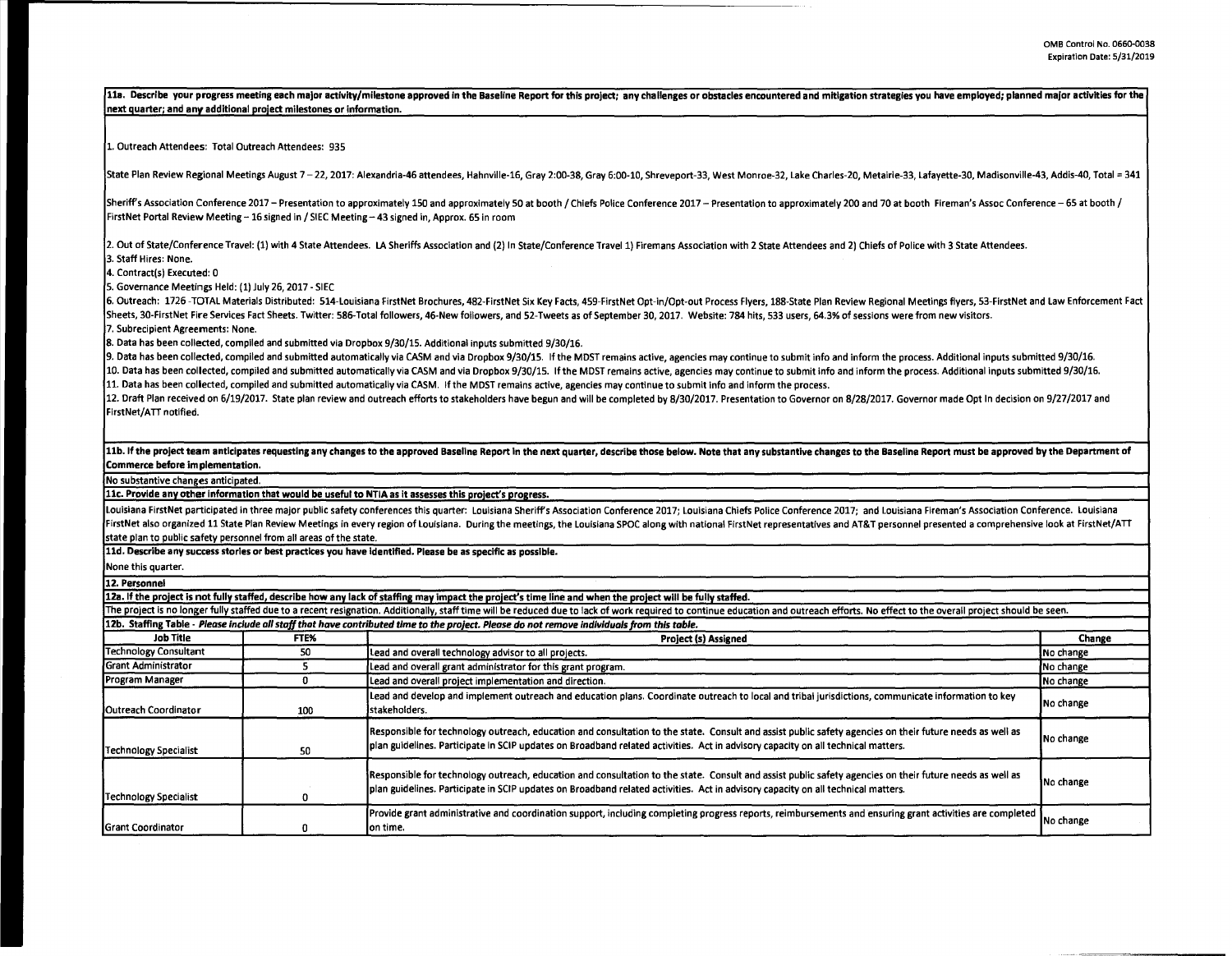| Statewide Interoperability<br>Coordinator (SWIC) | Provide oversight for the SLIGP grant, ensuring that all activities are completed on time and within budget. The SWIC will be the primary point of contact for No change<br>consultation with FirstNet, and will work to expand the State's governance structure and ensure the SCIP is updated. |  |
|--------------------------------------------------|--------------------------------------------------------------------------------------------------------------------------------------------------------------------------------------------------------------------------------------------------------------------------------------------------|--|